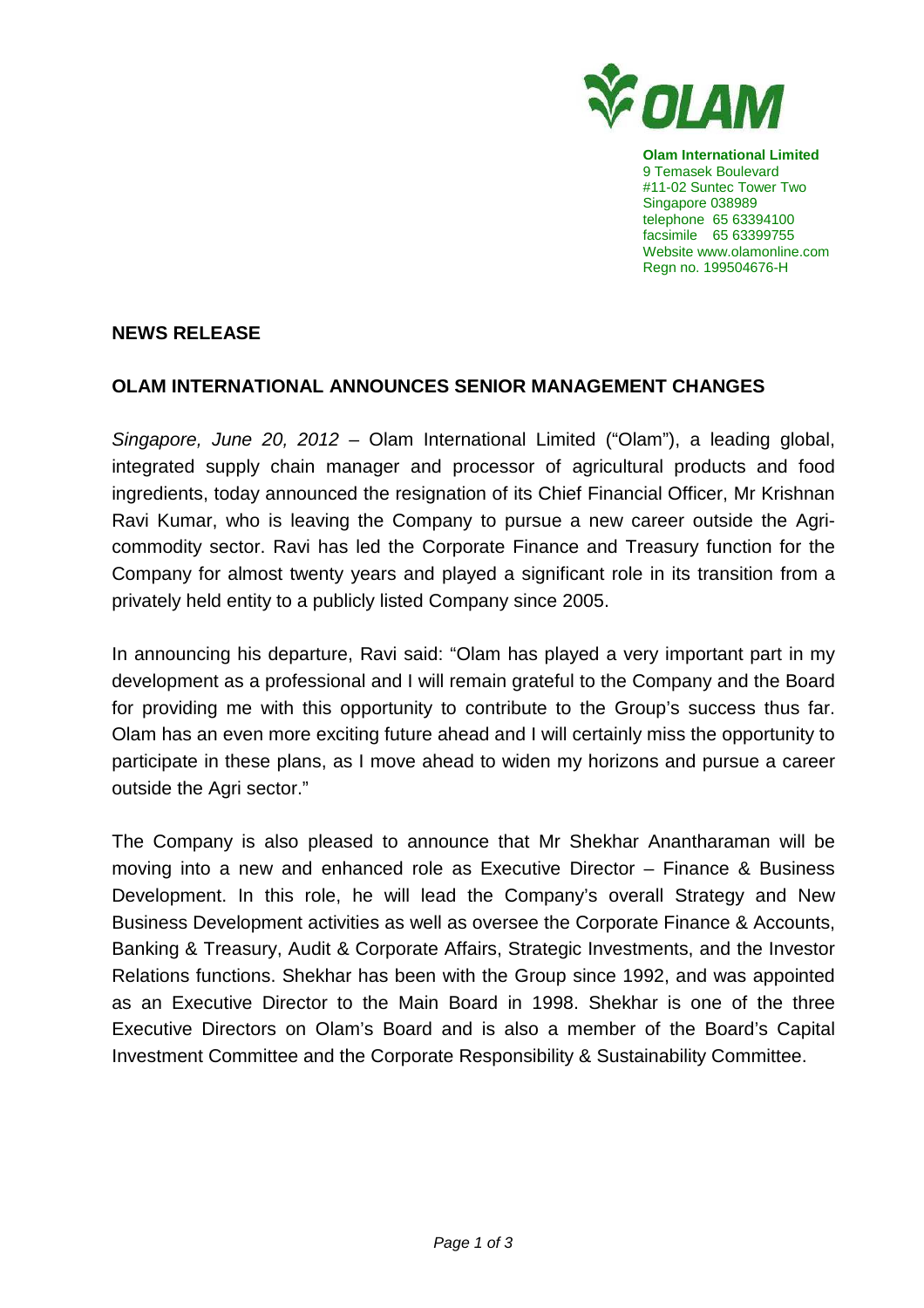

Prior to this new role, Shekhar had oversight responsibility for Olam's global Edible Nuts, Spices & Vegetable Ingredients and Packaged Foods businesses. He also had regional oversight for the Company's operations in China, Brazil, Argentina and North America, as well as the functional oversight of the Manufacturing and Technical Services (MATS) function. He has previously held senior roles in Country Management, as well as led various Corporate Functions like Finance, Treasury, and IT. He is a member of the Company's Strategy Committee and the Corporate Executive Team.

While announcing these changes, Mr Sunny Verghese, Group MD & CEO, said: "I would like to thank Ravi for the valuable contribution and insights that he brought to Olam during an important period of the Company's evolution and wish him the very best in his future endeavours. He leaves behind a strong and experienced senior leadership team in the Finance function, which will continue to drive and support the Company's ambitious growth plans.

"We are delighted to have a candidate of Shekhar's seniority and experience to move into this new and enhanced role as Executive Director – Finance and Business Development. Shekhar takes over this responsibility at a very exciting time for the Company and I have no doubt that his insight, background and expertise will be an important driver for helping us realize our ambitious growth plans. The Chairman and the Board of Directors join me in wishing Shekhar the very best in his new role".

Ravi will continue in his role till end-July 2012 to ensure a smooth and effective transition.

. . . . .